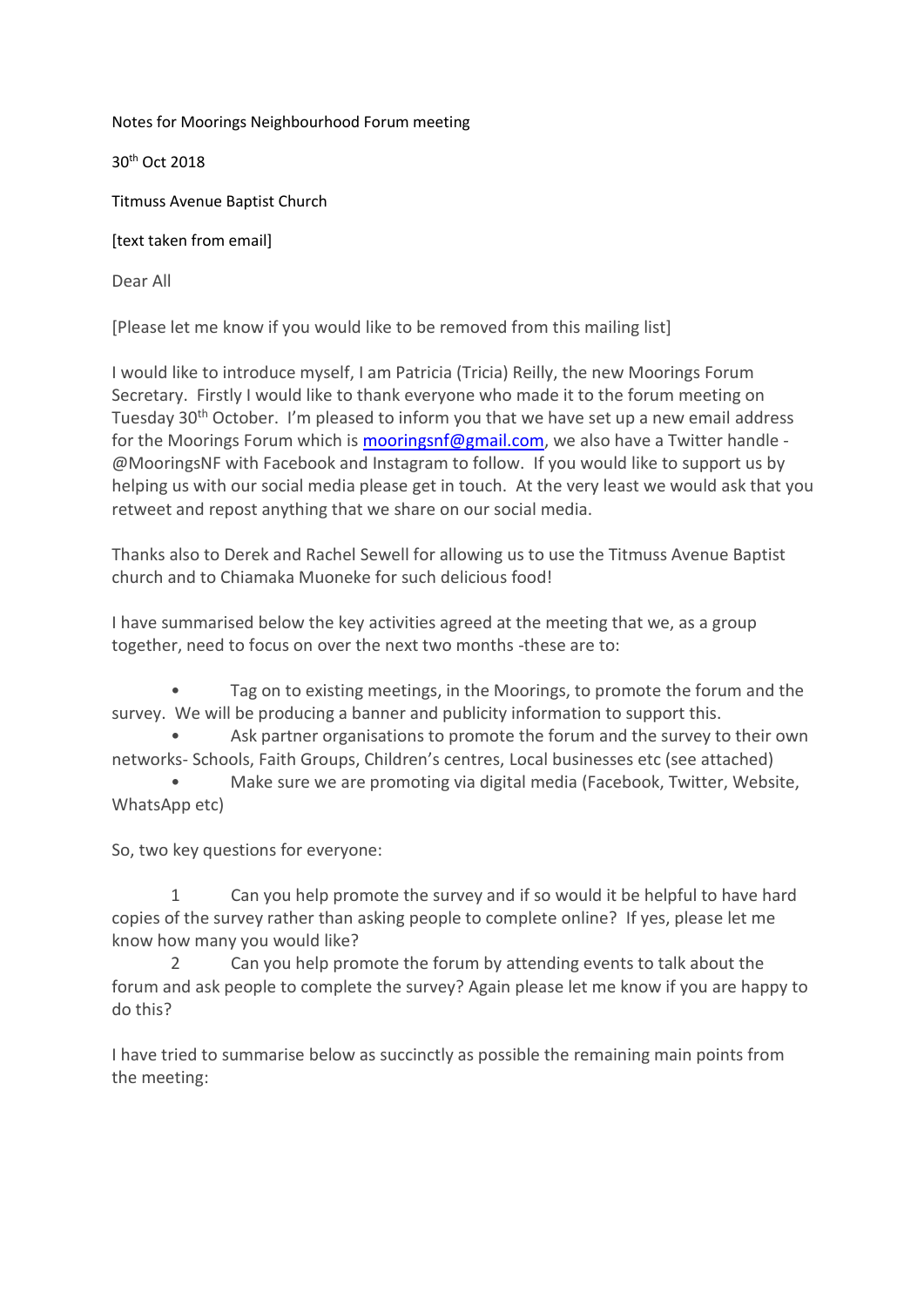### **1 Appointment of officers:**

The following officers we're appointed:

| Deborah Frimpong   | Chair                           |
|--------------------|---------------------------------|
| Patricia Reilly    | Secretary                       |
| Sue Pollock        | Treasurer                       |
| Titilope Durojaiye | <b>Publicity and Promotions</b> |

We did not have any applicants for the post of Deputy Chair - we are now holding this position open for another two weeks (until Friday16th Nov). Please let me know if you would like to apply for this post?

#### **2 Updates:**

#### **Survey:**

Giles Piercy pressed the importance of everyone filling out the survey. To secure support for the forum from RB Greenwich (in early 2019), we need to evidence extensive consultation with the community. We are aiming for at least 200 surveys to be completed, hopefully many more.

If you haven't already please complete the survey using this link and encourage family and friends who live or work in the Moorings to do so too. You can also do this from a smart phone - <https://www.surveymonkey.co.uk/r/F6ZDMYG>

**Website** - A reminder of our website address <https://mooringsneighbourhoodforum.home.blog/>

Please could everyone (local people, organisations, businesses) in the Moorings Neighbourhood send the details of their activities to this email address so that we can add to the website.

**Radio Thamesmead** (RTM) - The very first ever community radio station in the U.K. was launched in Thamesmead back in 1978 from a broom cupboard in St Paul's Church Moorings. Over the years it's base moved around Thamesmead with it changing names several times. In 2009 it aired for the last time -or so it seemed!

RTM relaunched and aired once again on Friday 19th October 2018 and can be found online at [rtm.fm](http://rtm.fm/) . It is currently being run from Poplar Place from the Thamesmead Arts & Culture Office (TACO).

You can listen to a variety of shows from music, talk, new artists to health, social care and community shows. Our very own Chair Deborah and I are being supported by our production crew Raven and Niahm to produce "Community Connections" which will focus on Health, Social Care and Community issues starting with Social Isolation and Loneliness. Should you want to get involved do let us know as we would love to interview you!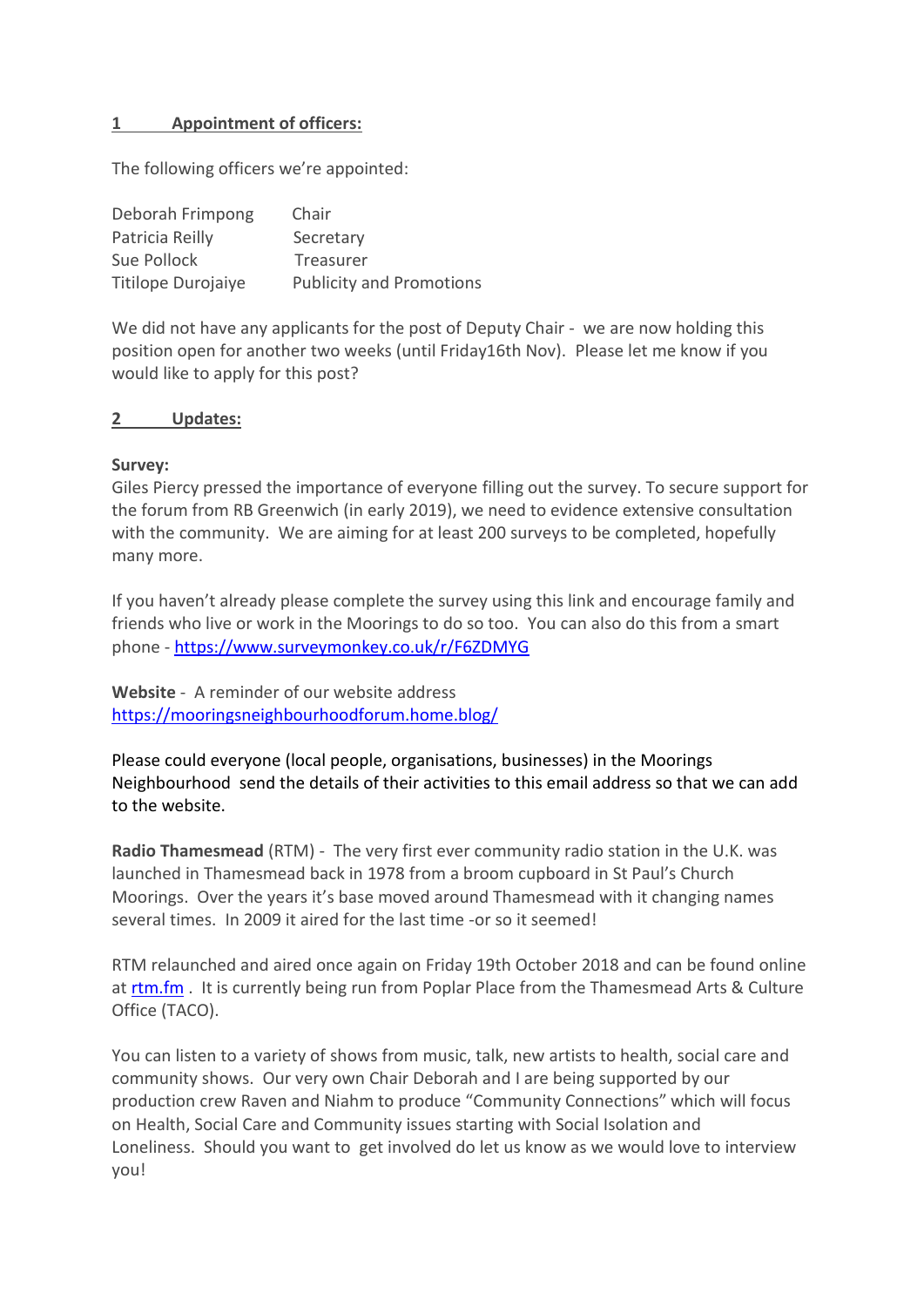## **3 Communications and Consultation:**

We had a long conversation about how we should do more to consult with local people. We need to get feedback about three things from people living and working in the Moorings area:

- 1 Do they want to be part of the forum?
- 2 Do they think the area we are proposing is right?
- 3 Do they think the areas of focus / objectives are right?

The main aim of the communication and consultation activity is to get as many people as possible to complete the survey (which addresses these questions). I have attached a simple table setting out how different organisations could support this - please could you have a look:

- Can you help?
- Are any organisations missing?

We also talked about running our own event and I think we decided that this would be a challenge to do anything meaningful before Christmas but that we should explore doing a "New Year New You" event early 2019?

Please let me know of I have missed anything?

Please do not hesitate to contact me should you require any further information about any of the above.

Tricia

P.S. Please see attached poster for the Thamesmead Parents forum - first meeting Monday 5<sup>th</sup> November at Birchmere Hub (Off Disraeli Close) at 10.00 am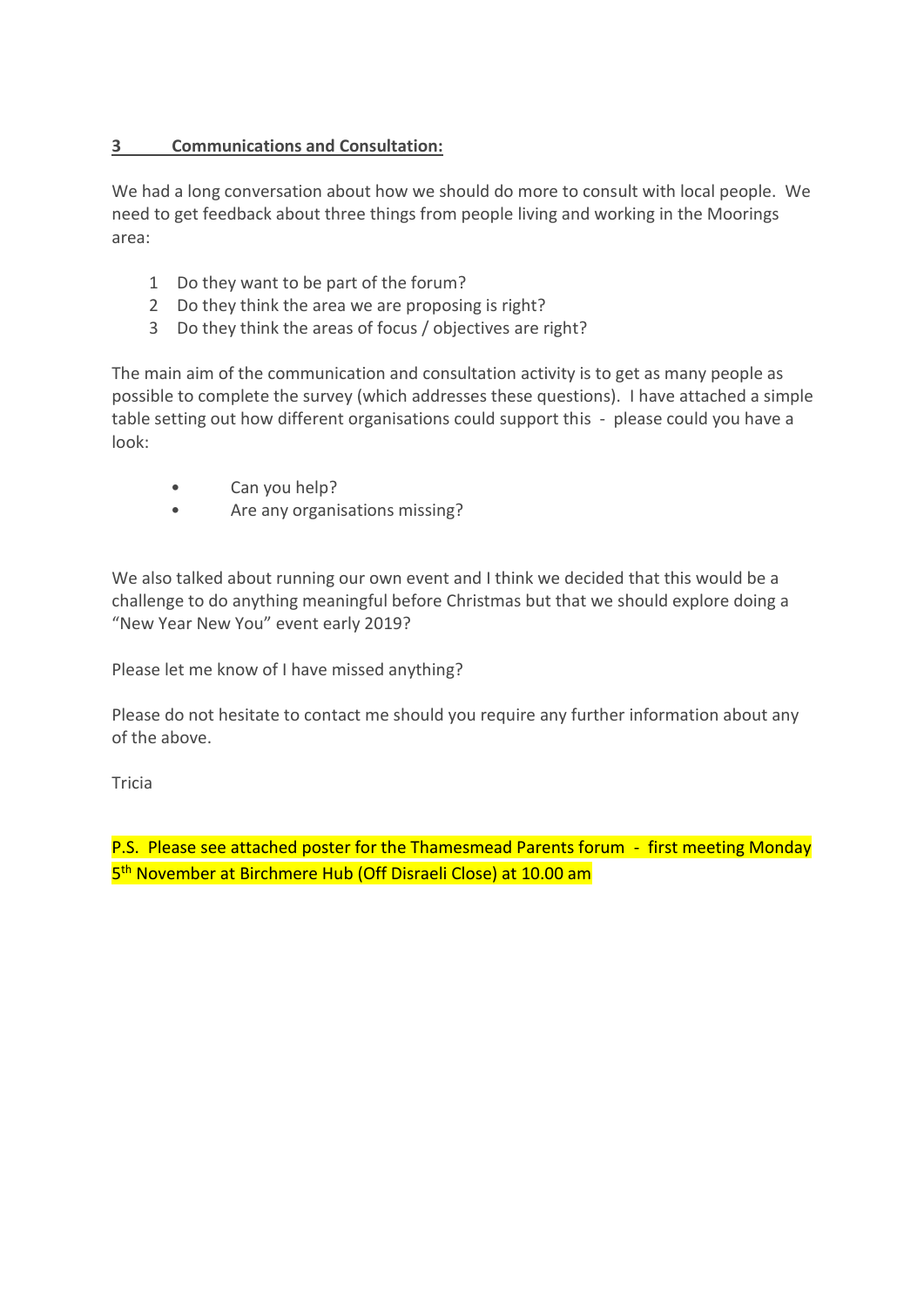

# AT BIRCHMERE COMMUNITY HUB off Disraeli Close, Thamesmead, SE28 8AG

The Parents Forum is an opportunity to find out about what is happening locally, tell us what really matters to you and how living in Thamesmead can be better for children and families

**TAXABLE PROPERTY** 

You will meet other parents and there will be a chance to develop ideas, plan projects and activities together as well as help us shape our plans.



**FOR MORE INFORMATION** CONTACT RACHEL WICKS ON 0203 828 3525 OR<br>E-MAIL: RACHEL WICKS@PEABODY.ORG.UK



*<u>CONTRACTORSSESS</u>*